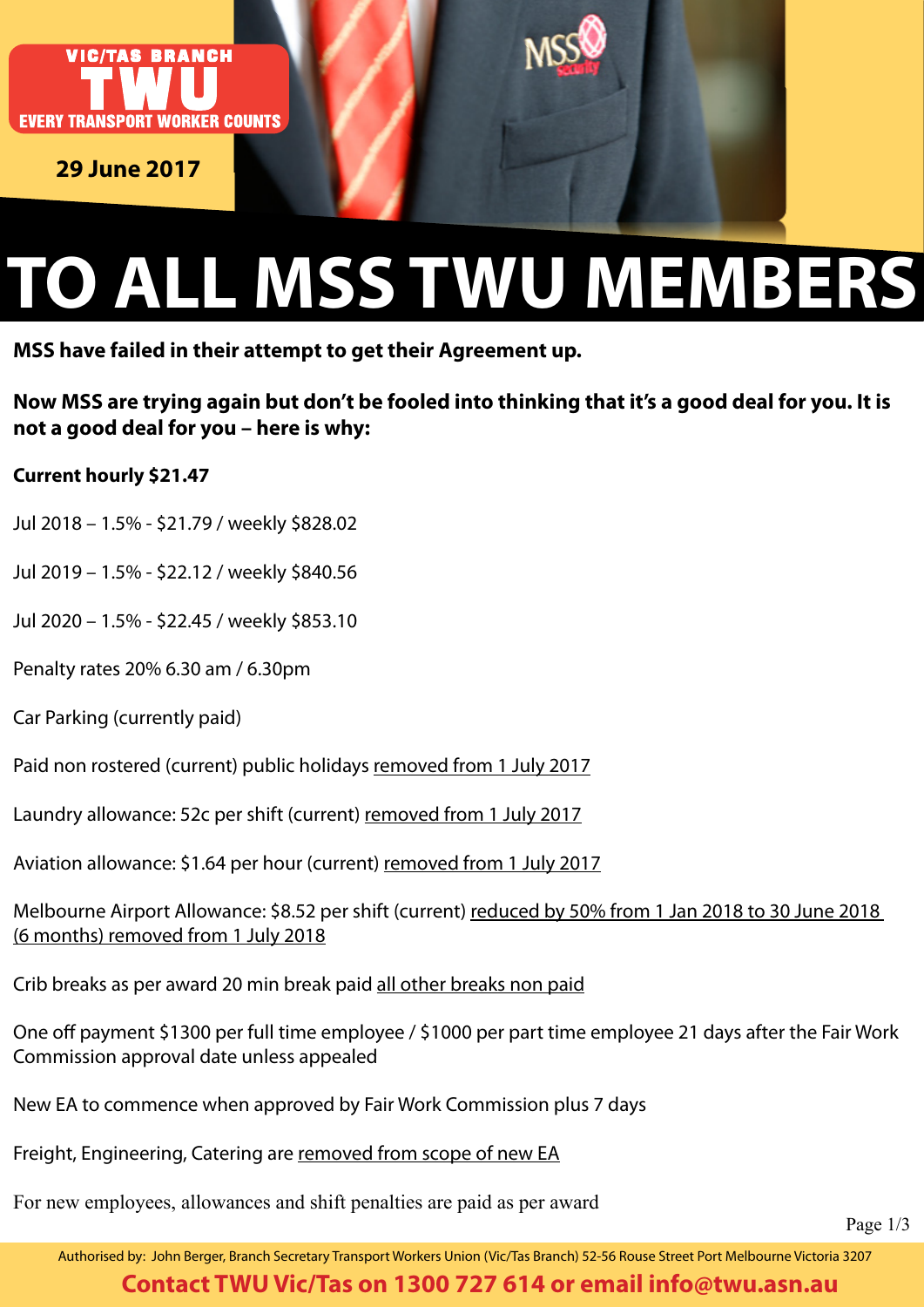

#### **BREAKDOWN**

Unpaid breaks re. Screening point guards first 20 min break is paid. All other breaks unpaid.

Example 0400 – 1200 shift first 20 min (crib break) is paid. Second break 30 min and third break 20 min are unpaid.

Second break 30 min - \$10.735 x 5 shifts = \$53.67 per week. Third break 20 min - \$7.156 x 5 shifts = \$35.78 per week. Total per year - \$53.67 + \$35.78 = \$89.45 x 52 weeks = \$4651.40.

Removal of paid non rostered public holidays: (12 public holidays oer year) example if you are rostered off half of the public holidays – example 6 times on a public holiday 1 x shift 7.6 hours x \$21.47 = \$163.17. 6 x non rostered public holidays = \$979.02.

Laundry allowance: currently 58 cents per shift x 5 shifts per week = \$2.90, per year 52 weeks = \$150.80.

Aviation allowance: currently \$1.64 per hour / award per hour \$1.48 = (difference 16 cents). 16c x 8 hour shift =  $$1.28, $1.28 \times 5 \text{ days}$  a week =  $$6.40. $6.40 \times 52 \text{ weeks}$  (1 year) =  $$332.80$ .

Melbourne Airport Allowance: currently \$8.52 per shift x 5 days a week = \$42.60. \$42.60 x 52 weeks (1 year) = \$2215.20. \$1107.60 loss between (1 Jan 2018 – 30 June 2018 – 6 months) & removed from 1 July 2018.

#### **PER YEAR**

- UNPAID BREAKS \$4651.40
- NON ROSTERED HOLIDAYS \$979.02
- LAUNDRY ALLOWANCE \$150.80
- AVIATION ALLOWANCE \$332.80
- MELBOURNE AIRPORT ALLOWANCE \$2215.20

#### **TOTAL - \$8329.22 LOST WAGES**

Based on 1 x screening point on 5 x shifts at 8 hours per week (weekends and superannuation not inclusive).

Page 2/3

## **Together we are stronger.**

**Contact TWU Vic/Tas on 1300 727 614 or email info@twu.asn.au**